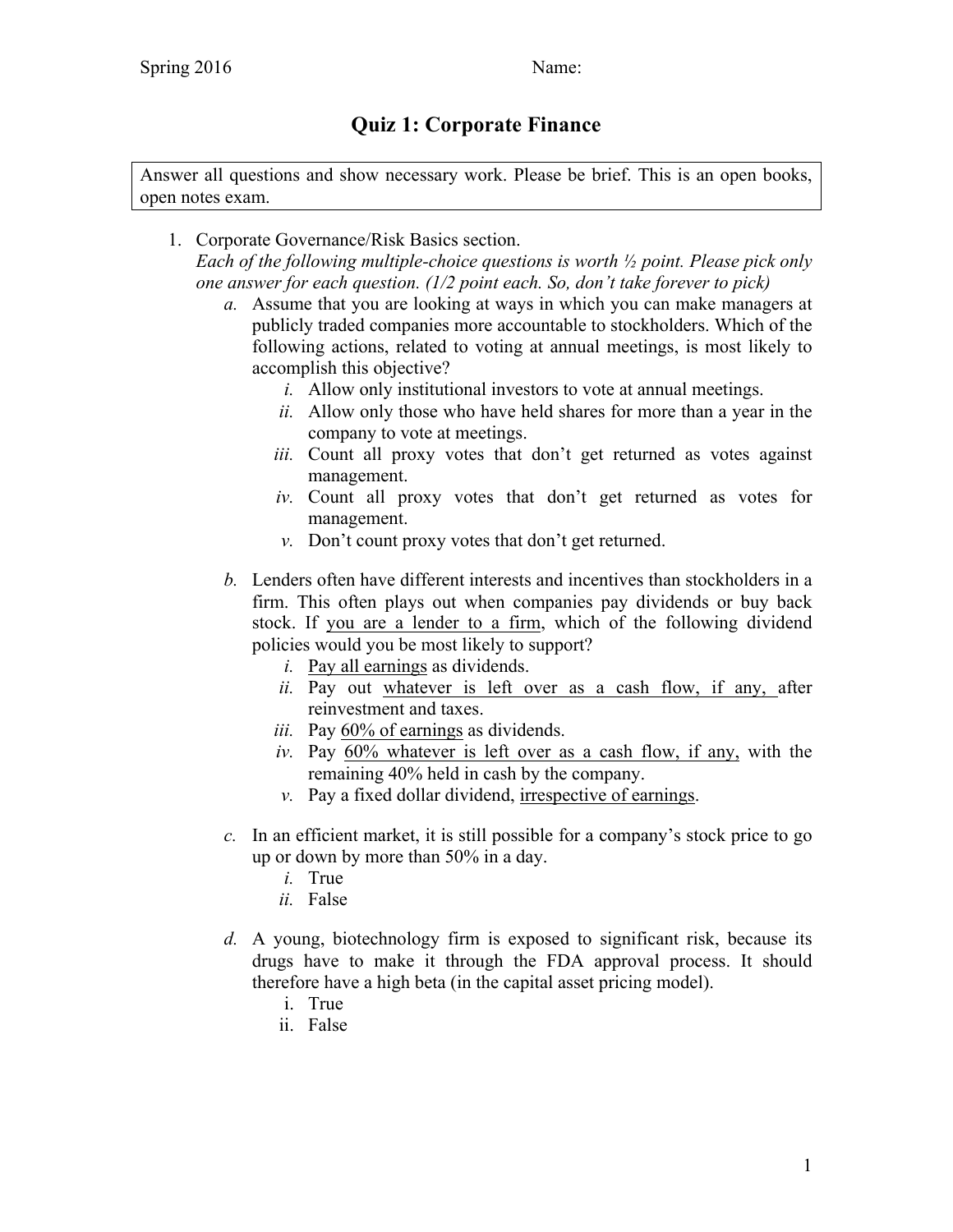2. Gromyko Corporation is a Russia-based multinational with operations in three markets. The table below lists the Government bond rate for local currency bonds in each of these markets, the sovereign ratings and CDS spreads of each country and the revenues that Gromyko expects to generate in each market.

|           | Revenues in   |          | <b>Government Bond</b> | Sovereign |            |
|-----------|---------------|----------|------------------------|-----------|------------|
|           | Millions of   | Local    | Rate in local          | Rating    | Sovereign  |
| Country   | <b>Rubles</b> | Currency | currency               |           | CDS Spread |
| Russia    | 800           | Rubles   | 12.00%                 | Ba1       | 2.50%      |
| Germany   | 700           | Euro     | 1.50%                  | Aaa       | 0.00%      |
| Czech Rep | 500           | Koruna   | 1.25%                  | A1        | 0.50%      |

a. Estimate the equity risk premium for the company, assuming that equity in non-Aaa rated markets is 1.5 times more risky than the government bond in these markets, and that mature markets (Aaa rated) have an equity risk premium of 6%. (2 points)

b. Estimate the cost of equity for the company in Russian Rubles, assuming that it has a beta of 1.20. (2 points)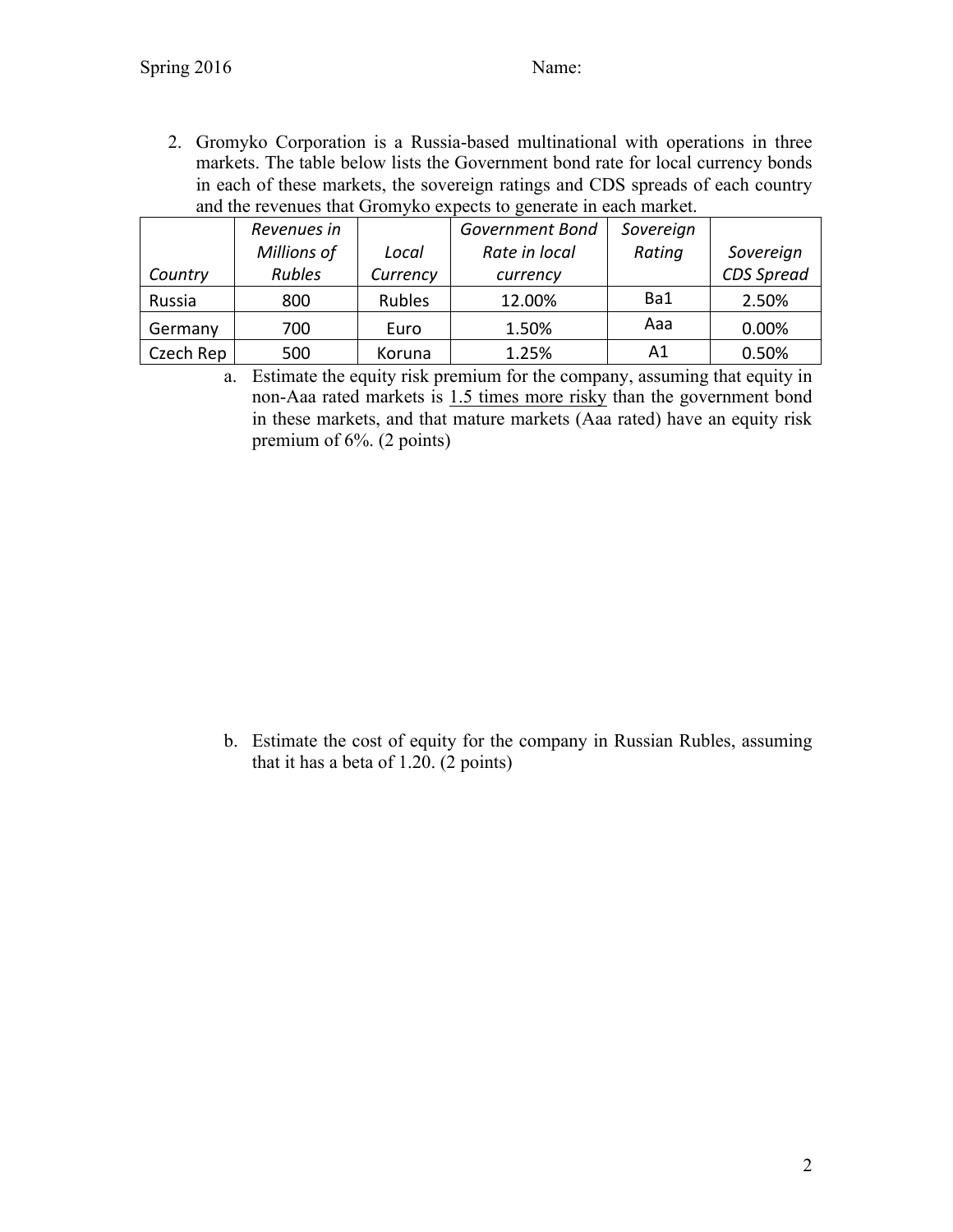3. Google is considering an acquisition of Tesla to super charge its movement into the electric car market and you have been given the following information on the two companies:

|                          | Google | Tesla |
|--------------------------|--------|-------|
| Market Cap (in billions) | \$360  | \$30  |
| Debt (in billions)       | S 0    | \$10  |
| Levered Beta             | በ ዓበ   | 1.36  |

Both firms face a marginal tax rate of 40%.

a. Estimate the unlevered beta for Google after the acquisition. (2 points)